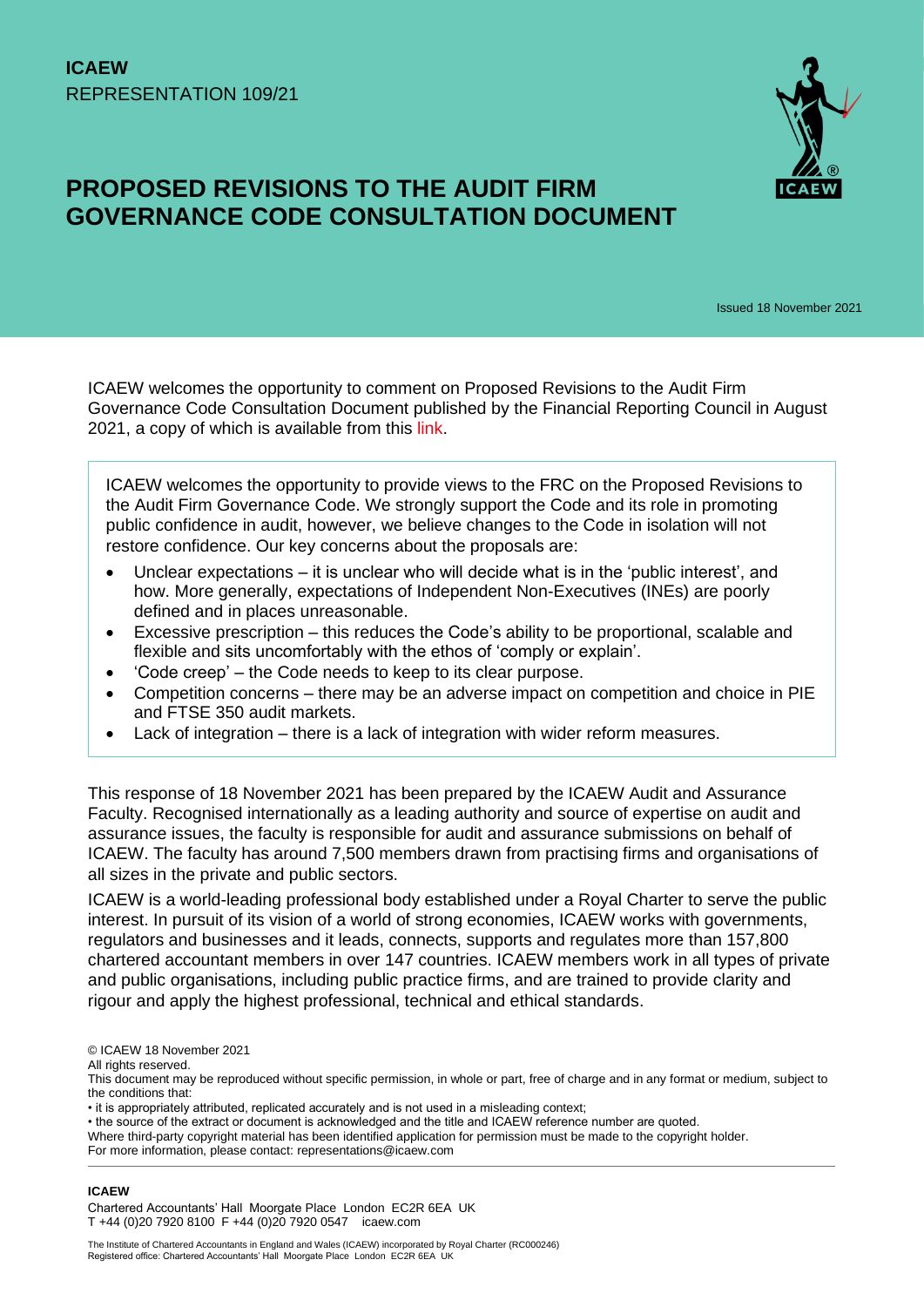#### **KEY POINTS**

- 1. We strongly support the Audit Firm Governance Code (the Code) and its objective of improving governance at the largest audit firms as a means of promoting public confidence in audit. This is a vital objective. There is much work for the FRC, as an improvement regulator, and the profession to do in taking forward BEIS's proposals for audit and corporate governance reform, and the Code can play an important role in helping to deliver those necessary reforms.
- 2. Effective corporate governance in any entity comprises a number of key players. In this instance, audit committees, potential investors and ultimately shareholders, are the key stakeholders for this Code. Such stakeholders need to have trust in the audit system overall and receive insightful information about individual firms to ensure they can make decisions based upon factors such as the culture of the firm, the nature in which the audit firm will add value and the quality of its audit process. However, investor engagement, in particular, cannot be taken for granted. Reform needs to be undertaken in a holistic manner to restore trust, ensure the UK and its companies remain an attractive destination for investment and encourage sustained and constructive engagement. The Code is an important part of the picture for reform, but it is not the complete picture.
- 3. We recognise that where possible the FRC should be taking action now, ahead of legislation, that revising the Code is an action it can take, and that revisions are desirable to support operational separation. But we are not convinced that making the proposed changes now, in isolation, will achieve the desired objective. Our key concerns about the proposals are:
	- 1. Unclear expectations it is unclear who will decide what is in the 'public interest', and how. More generally, expectations of Independent Non-Executives (INEs) are poorly defined and in places unreasonable.
	- 2. Excessive prescription that reduces the Code's ability to be proportional, scalable and flexible and sits uncomfortably with the ethos of 'comply or explain'.
	- 3. 'Code creep' the Code needs to keep to its clear purpose
	- 4. Competition concerns there may be an adverse impact on competition and choice in PIE and FTSE 350 audit markets.
	- 5. Lack of integration there is a lack of integration with wider reform measures.
- 4. These concerns need to be addressed and a compelling, cohesive package of measures presented that achieves enhanced audit committee and investor engagement. A cohesive plan is needed for communication aimed at supporting audit committee and investor choice – risk focused AQR reports and the Audit & Assurance Policy form part of this, alongside the Transparency Report. Until there is a clear plan for these vital communications, it is too early to make changes to the Code.

## **Unclear expectations – it is unclear who will decide what is in the 'public interest', and how. More widely, expectations of Independent Non-Executives (INEs) are poorly defined and in places unreasonable**

- 5. We are concerned about a lack of clarity in a number of the proposed revisions. These include clarity around the meaning of public interest and its application beyond audit practices, clarity around the distinction between Board and management and clarity around the role of INEs and, in the case of operationally separated firms, Audit Non-Executives (ANEs). What is meant in this context by the public interest is not adequately explained in the consultation. It will be for INEs to properly 'assess' the public interest. Even with a degree of further guidance it is difficult to understand how they are expected to do this.
- 6. INEs play a crucial role and have made a strong and positive impact in the governance of firms since they were introduced. It is vital that firms can recruit and retain the best individuals to this role. The lack of clarity around what is expected of them, coupled with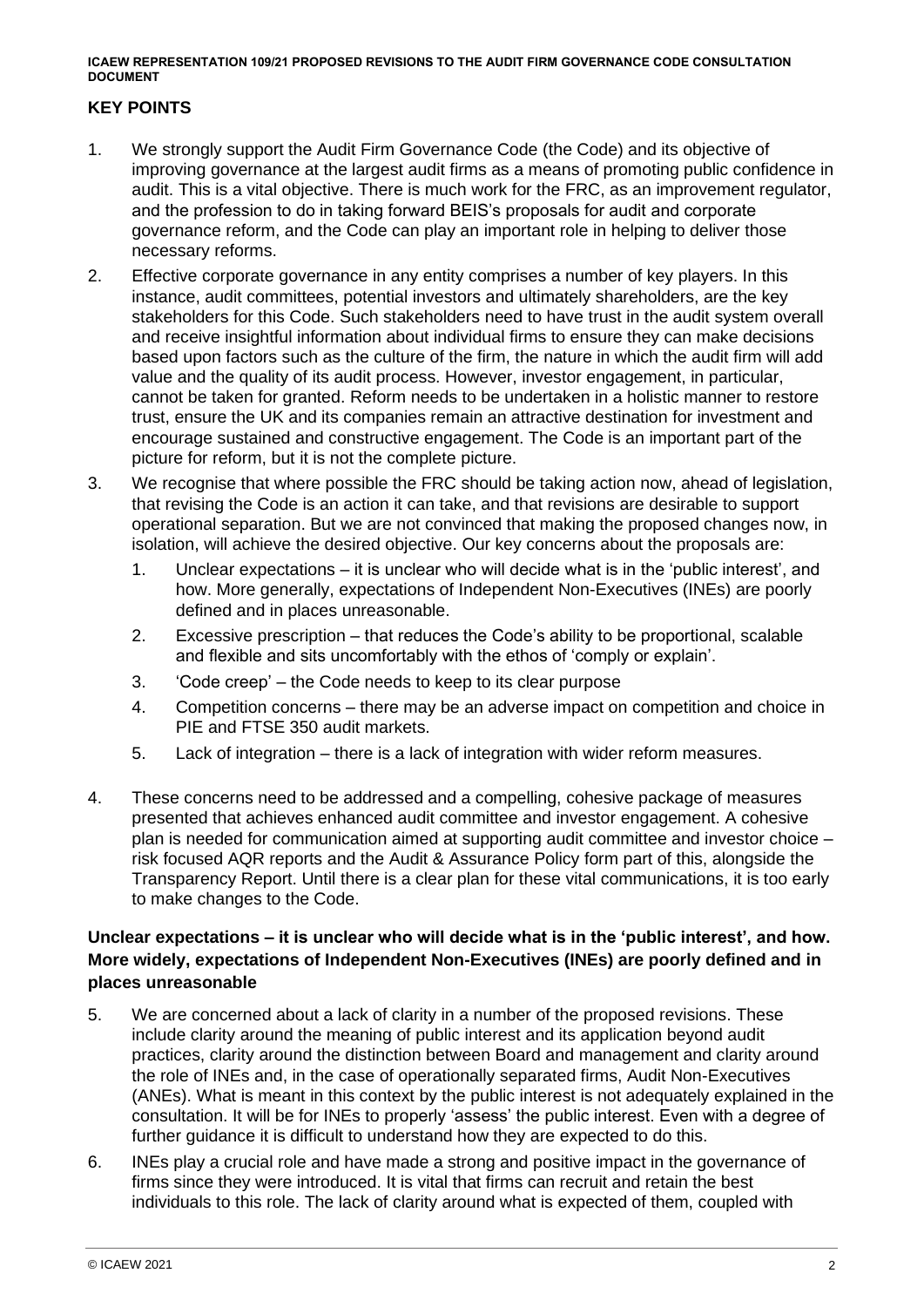requirements that in some cases are unreasonable, may deter potential applicants and could adversely affect the quality of governance.

7. A balance is required between providing the high degree of clarity needed to enable revisions to achieve the desired outcomes, without resorting to a level of prescription that reduces the ability of firms to apply these revisions in a suitably flexible way. The FRC should make every effort to achieve this balance when finalising the revised Code.

#### **Excessive prescription – that reduces the Code's ability to be proportional, scalable and flexible and sits uncomfortably with the ethos of 'comply or explain'**

- 8. As indicated above, we are concerned about excessive prescription. Proportionality, scalability and flexibility are essential given the significant differences between audit firms. These include differences in structure and relationships with global networks, as well as in size. A 'one size fits all' approach is therefore unlikely to be workable. Indeed, we strongly believe such an approach would lead to a 'lowest common denominator' approach in firms, increasing the risk of homogeneity in the audit product and jeopardising the possibility of innovation in that product, something Sir Donald Brydon attached great importance to in his review into the quality and effectiveness of audit.
- 9. Given the subjective nature of many of the proposals and the iterative way they have been developed, clarity is needed around how the regulator will assess whether the desired outcomes have been achieved. Rightly, given these differences, the Code takes a 'comply or explain' approach. That is important, as not all the provisions will be appropriate in all circumstances – in particular, to those firms applying the Code for the first time. Prescription exacerbates these issues and sits uncomfortably with the ethos of 'comply or explain'. If all firms that come under the Code have to behave exactly the same way, where is the choice for audit committees and shareholders?

#### **'Code creep' – the Code needs to keep to its clear purpose**

- 10. The existing Code has a clear purpose, which we support: promoting audit quality; securing the firms' reputations; and reducing failure risk. The revised Code extends beyond this core purpose and its focus needs to be restored to what it needs to achieve. In particular, it is unclear how a firm is expected to define the 'public interest' and reflect that in its decision making. The consultation document notes that there was only 'some support' for this change and doesn't explain why it was necessary to move away from an objective to secure the firms' reputations, which is a more straightforward articulation of the public interest.
- 11. The revised Code extends its scope beyond the UK entity. Although it makes sense for INEs and ANEs to have an awareness of risk and controls in the firm's network outside the UK and to draw on this information in discharging their duties, it does not seem to sit comfortably with their responsibilities to expect them to 'assess the potential impact on the UK firm'. INEs are not in a position to assess global governance standards and, as worded, this requirement may simply be unworkable.
- 12. The revised Code also more explicitly applies to the whole firm. This seems to run contrary to the purpose of ring-fencing and the concept of operational separation, which the Big 4 firms are already embarking upon; we might have expected a firmer link between the Code and the audit practice. The ambiguity here illustrates how the purpose of the Code has expanded beyond securing audit quality and resilience.
- 13. Indeed, basing the Code on the Corporate Governance Code may be problematic given the differences between partnerships and corporates. It may also exacerbate confusion about the roles played by non-executives. Finally, it may diminish its scalability: the Corporate Governance Code applies only to premium listed companies, with other more proportionate frameworks available for other reporting entities.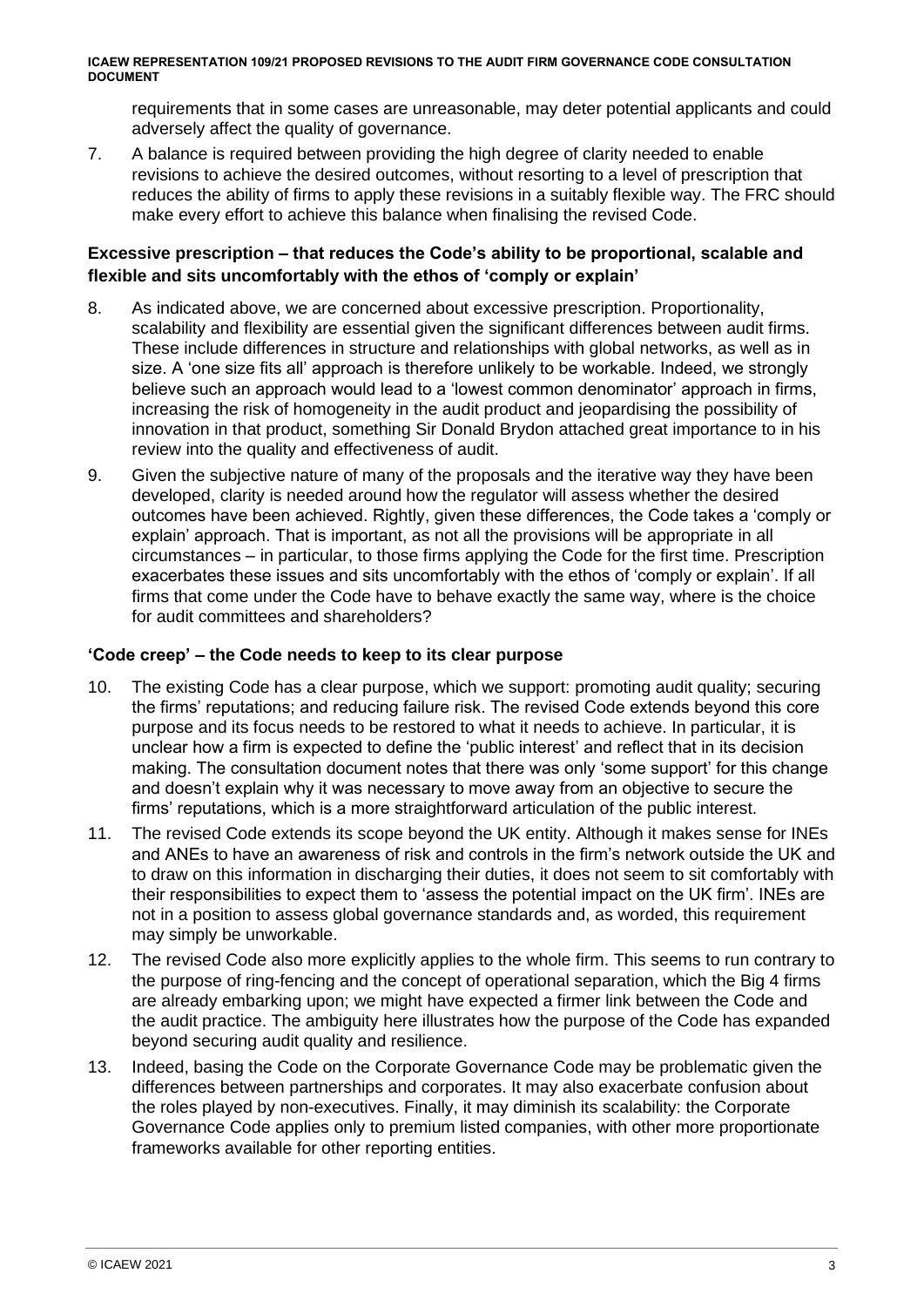#### **Competition concerns – there may be an adverse impact on competition and choice in PIE and FTSE 350 audit markets**

14. We are concerned that the burdens associated with applying the Code for the first time may deter audit firms from entering or remaining in the PIE or FTSE 350 audit markets. This could directly militate against the competition objective we expect ARGA will have in any proposed legislation and may frustrate market opening measures. Good governance is vital for challenger firms and transparency about this is important to support sound selection decisions by audit committees and shareholders. But the Code should be designed to facilitate market opening rather than acting against it and so a proportionate approach here is key. Revisions to the Code should be considered alongside other parts of the reform package.

#### **Lack of integration – there is a lack of integration with wider reform measures**

- 15. We also have concerns about the timing of the consultation and its proposed changes. Further revisions to the Code may well be needed following the outcome of the BEIS reform consultation and consideration of audit reform in Europe. The consultation acknowledges this and pledges to keep abreast of any developments. However, the consultation also concedes that consequential changes to the Code may be needed, once the Government's response to the White Paper is known. Such an approach will not ensure that efficient and tangible improvements to governance and quality are made.
- 16. Audit firms are facing major capacity challenges and are implementing a number of new and revised auditing standards, including the quality management standards, ISA 315 and others, which we expect to have a strong and positive impact upon governance and quality issues. We understand that some of the proposed changes result from audit firms requesting greater clarity around operational separation and the need for timely maintenance. We welcome an attempt to provide such clarity and maintenance.
- 17. However, changes to audit firms in isolation are unlikely to achieve the stated objective of promoting public confidence in audit. A 'whole' system approach to reform is needed, with a new regulator and changes across the corporate reporting system. Audit quality is not just about auditors, but about other players in the system. We encourage the FRC to integrate changes to the Code with the wider changes to the corporate reporting system to provide them with the best chance of promoting public confidence in audit.

### **ANSWERS TO SPECIFIC QUESTIONS**

#### *Question 1: How appropriate do you feel that the revised purpose of the proposed 2022 Code is?*

18. We support the current Code's purpose, which focuses squarely on audit quality and resilience. We agree with the change in focus to PIEs rather than listed companies, which should align the Code with wider reform. However, while we welcome the addition of a reference to the public interest, we believe this needs further consideration. It is unclear why securing reputations – and thereby resilience – has been dropped from the purpose. If the public interest is to be referenced, the Code needs at least to better explain its meaning and how audit firms are expected to decide what is in the public interest. Although the 2022 Code seeks to drive more consistency between firms, the lack of clarity over the definition of the public interest is troubling. For example, the requirement for INEs to report to the FRC if firms are not acting in the public interest could result in inconsistencies in reporting. We also note that the wording included on page 37 with INEs being 'accountable to' the public interest is problematic, as INEs have to determine what the public interest is which leads to a circular debate. As an example, under Section 475 of the Companies Act 2006, with certain exemptions, a company's annual accounts must be audited. However, under Section 516, an auditor may resign, and may for example do so because it does not think the entity has sufficiently high-quality internal controls. Given the need for statutory audit, should the INE or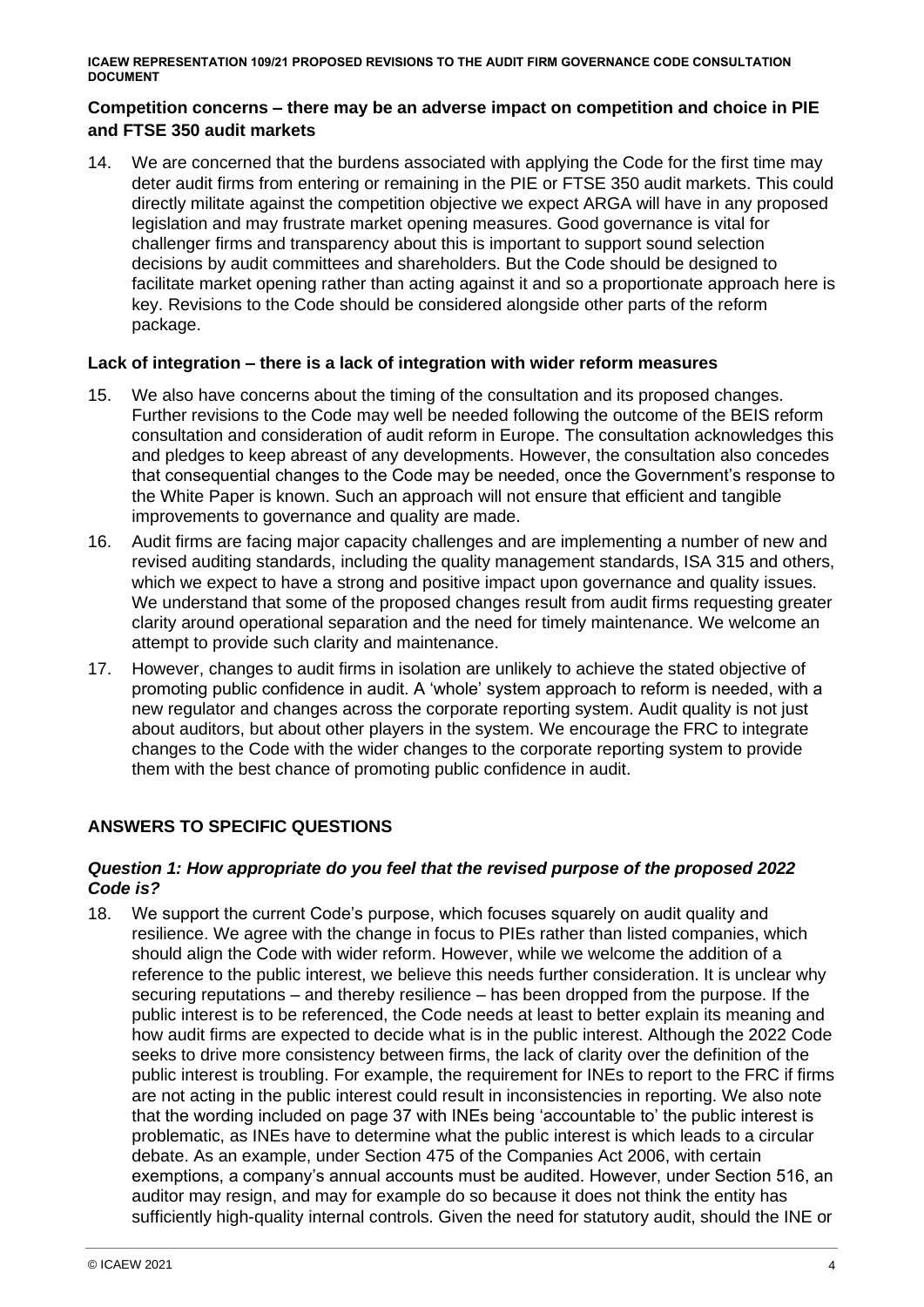ANE consider it in the public interest for the firm to continue with the engagement, despite the reservations of partners?

19. If the FRC wishes to continue with this change in purpose, it may need to consider the case for developing, after further consultation, further guidance to support audit firms in developing their own approach to determining what constitutes the public interest.

#### *Question 2: What are your views on the proposed thresholds for application of the proposed 2022 Code?*

#### *Question 3: Should the proposed 2022 Code apply to any firm that audits a FTSE 350 company? Please suggest alternatives.*

- 20. We are not convinced of the need for staggered thresholds. We also query the rationale behind the choice of 20 PIEs as the threshold, particularly given that many companies defined as PIEs have small market caps.
- 21. In addition, we believe there is asymmetry between the thresholds for the Code and the three-tier system of regulatory supervision used by the FRC. For example, performing 20 PIE audits would not necessarily result in a public report from the AQR. This is odd given that consumers should presumably be expected to read the Transparency Report alongside the AQR report in making selection decisions and shows the need to better join up this exercise with the wider reform programme. We would therefore encourage the FRC to consider the various thresholds in the round with a view to aligning them where possible.
- 22. We agree that where a firm acts for a FTSE 350 company, it should apply the principles of the Code. However, there are significant practical, administrative, and financial burdens associated with applying the Code for the first time, which may deter audit firms from entering the FTSE 350 audit markets. These include substantial financial implications, not only as one-off costs, but recurring expenses, for example the requirements to appoint INEs. We also note that entities move in and out of the FTSE 350, which gives rise to further concerns. Finally, the interaction with any new reform proposals on the definition of PIEs and managed shared audits may also need further consideration.
- 23. There are two competing key public interest considerations to consider. The first is to ensure well-governed audit firms are performing audits of PIEs and FTSE 350 companies. But the second is to ensure that there is a greater diversity of firms auditing PIEs and FTSE 350 companies, to help improve market resilience and inject greater competition and choice into the market. There is a danger that if the barrier to auditing these companies is set too high, then new entrants will be discouraged from entering the market, which could counteract market opening measures. In addition, to avoid coming into scope, existing audit firms with 19 PIEs or fewer may seek to maintain this level to remain out of the Code's scope. This becomes a hard barrier, with few firms perhaps wanting to cross the threshold. Unless this change is implemented carefully, incrementally and proportionately, it will disincentivise firms from entering or remaining in the PIE market.
- 24. Those firms who wish to be in the PIE or FTSE 350 audit market usually make an active decision to enter the market, and heavily invest in this as a preliminary step, with some considerable financial risk. Firms who are approaching the threshold are unlikely to be apathetic over whether they cross it. We suggest that the FRC monitors those firms who currently audit 19 PIEs or fewer but do not reach the threshold of 20, as a means of assessing the effect of not attracting new entrants into the market.
- 25. We note that some smaller firms have already made some of the changes proposed voluntarily.
- 26. However, a 'softer' barrier or gradualist approach may help to attract other new entrants to the market. It may be helpful to consider giving firms, say, two years to apply the Code once they have reached the thresholds. During this period, firms could explain the actions they are taking to implement the Code. Alternatively, an approach which mirrors that seen in the Stewardship Code could also be helpful for firms. Examples include requiring firms to apply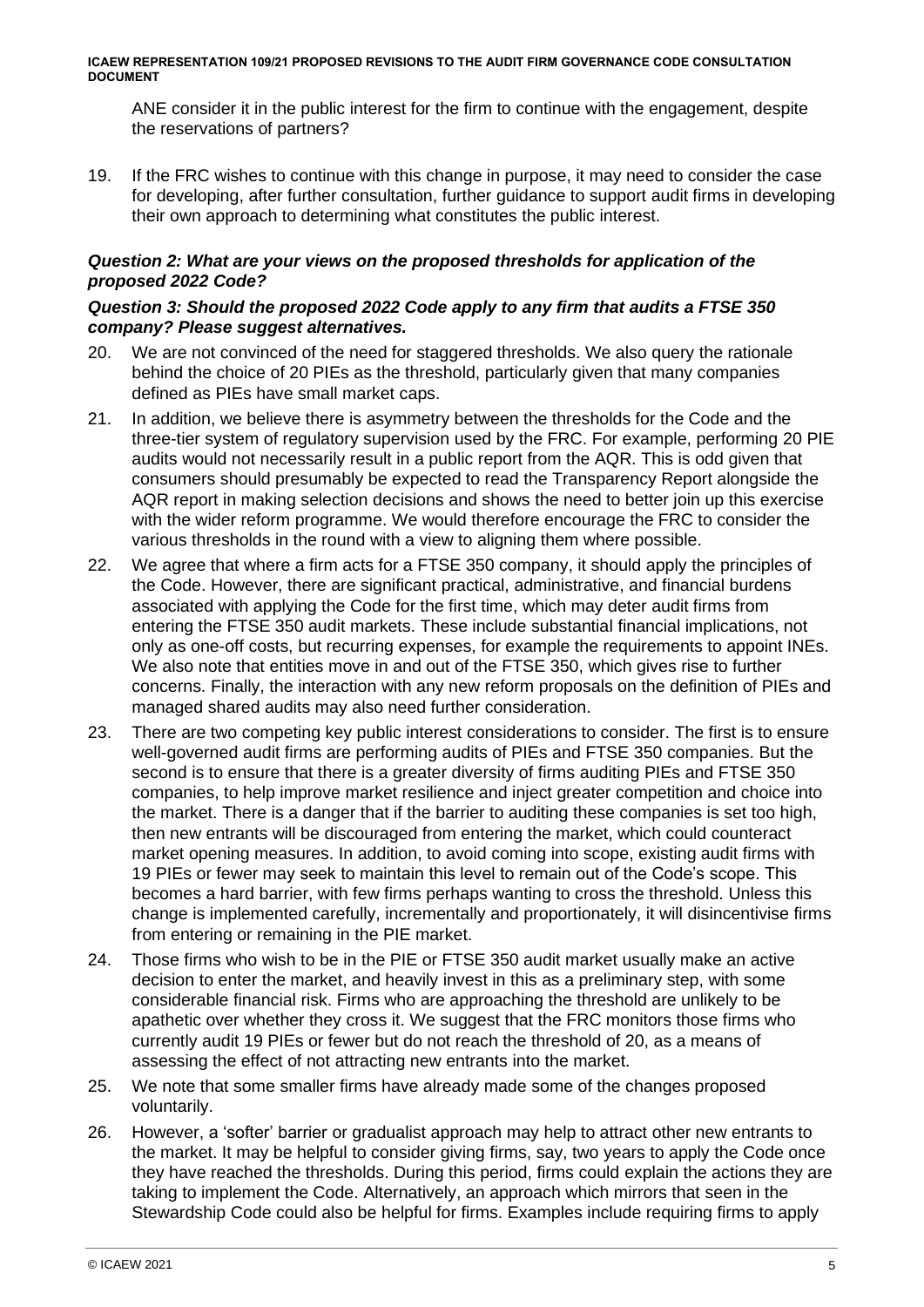to the FRC first and the FRC performing early reviews of implementation to facilitate feedback to firms that throws light on FRC expectations.

- 27. A number of audit firms we have spoken to would value greater clarity around what the FRC considers to be the most important aspects of the proposals and the way these interact with the 'comply or explain' requirement. Firms welcome the opportunity to consider the principles of the Code, but we believe pressure to comply with them immediately may be counterproductive.
- 28. Where firms are close to the thresholds, providing additional support and guidance as a transitional measure could also be considered.

#### *Question 4: What are your views on the proposed effective date of the proposed 2022 Code?*

- 29. It is too early. It would be better to wait for the outcome of other connected parts of the reform package – including the powers and operation of ARGA, the Audit and Assurance Policy, and market opening measures – and then make changes to the Code in a holistic and coordinated way.
- 30. Following publication of a final version of the Code in Spring 2022, the proposed effective date of 1 January 2023 would only give some firms eight months to put procedures in place, for example, for 31 December year ends, as the Code will apply during the year and not just at the firm's year end. This represents a significant challenge for some firms.
- 31. This represents a significant amount of work to undertake, especially in addition to other changes required for the new and revised quality management standards as well as the implementation of new auditing standards. Confirmation over whether all elements of the Code need to be in place by this date or whether firms can start implementing some of the areas of the Code during their first accounting period commencing after this date, under the 'comply or explain' basis, may help. If the timing is to remain as intended, the FRC should provide assurance to firms that where aspects of the Code are not complied with initially, and instead firms take the explain approach, firms will not be unduly criticised as a result.
- 32. Recruiting high-calibre INEs can be time consuming. The 'comply or explain' element may need to be used in these cases, especially in year one of implementation. Firms that are newly in scope need time to implement changes and it is likely they will have to explain why they are not yet compliant along with the actions that they are taking to remedy this. Firms may benefit from confirmation that using the explain element in this manner would be acceptable as a transitional arrangement.

#### *Question 5: What are your views on the priorities for engagement with investors, audit committee members and other external stakeholders and how could we encourage interaction with INEs?*

- 33. Greater interaction between investors, audit committees and INEs is crucial. There is little value in maintaining the Code unless audit committees and investors find Transparency Reports useful. Audit firms and the FRC stress the importance of transparency, but note concerns about engagement by users with their current transparency reports. Adding more information to such reports, in the interest of serving multiple stakeholders, will likely only exacerbate this problem. Engagement with audit committees and investors is vital not only here, but also in the context of the Audit and Assurance Policy and market opening measures. The reforms need to be approached in a coordinated and cohesive manner so that these key stakeholders receive information they can use to make informed choices.
- 34. We agree that achieving meaningful engagement with users is not solely the gift of audit firms, but a two-way dialogue. Users need to be convinced of the value of such engagement. Nevertheless, encouraging engagement between stakeholders is important and we agree with the need to focus on the actions of these other groups, too.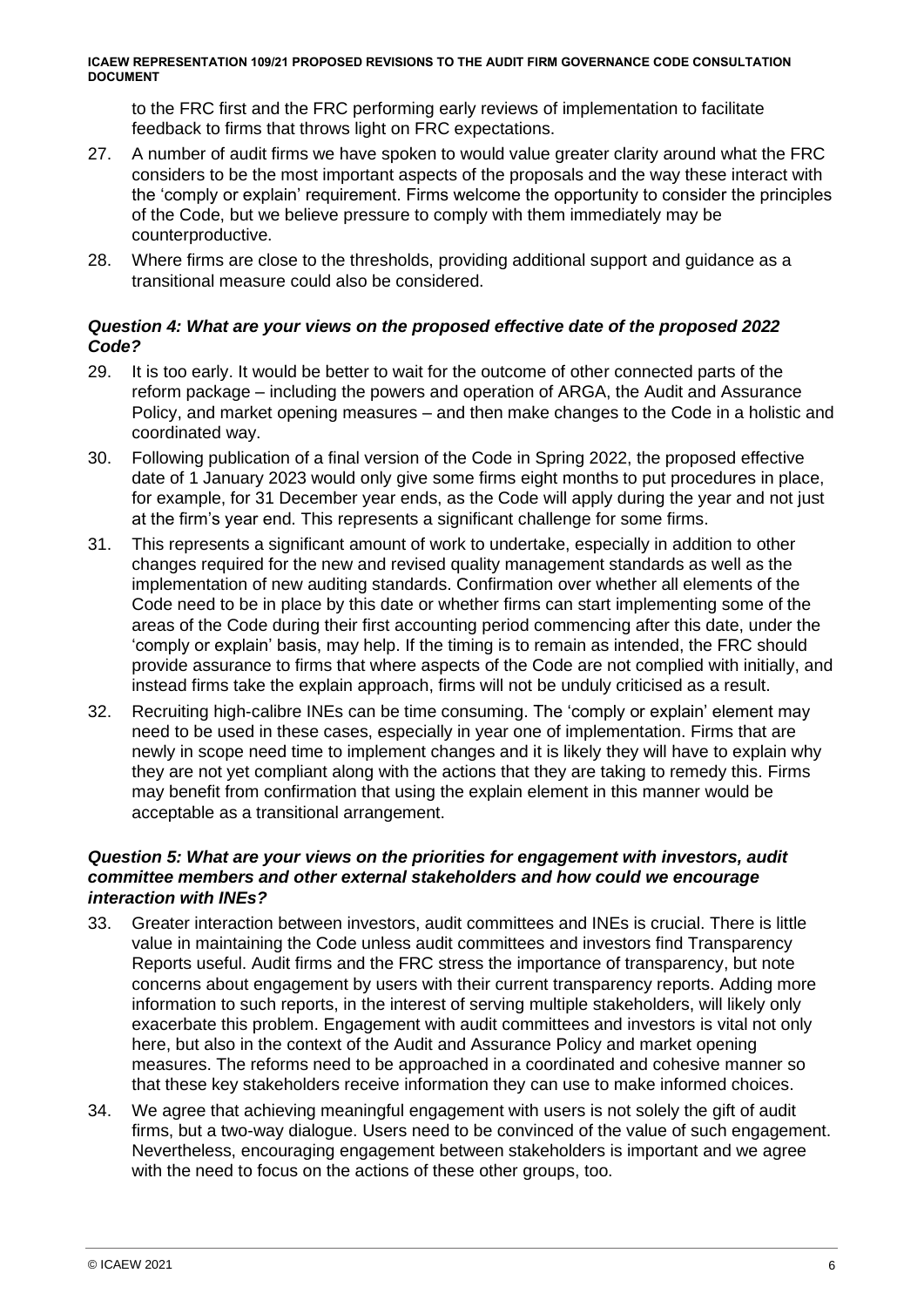#### *Question 6: To what extent do you support the changes proposed in the areas of partner oversight and accountability to owners?*

- 35. Clarity is needed around the distinction between Board and management and the role of INEs.
- 36. In larger firms, given the number of partners, it is feasible to have different representatives on different boards. However, within smaller firms, in theory there may be several different boards in operation but in practice it may be the same individuals on each board with partners who perform multiple roles.
- 37. The provisions are prescriptive and may be challenging to implement. Clarity is needed over the implementation timescales and the way implementation will be assessed by the FRC. Some firms may also value support from the FRC in this implementation. There are major differences in structures between firms and we believe proportionality and flexibility are key to successful implementation.

#### *Question 7: What are your views on the proposals to underpin connectivity with the global network and monitoring of its potential to impact the UK Firm? Do you have other suggestions for how this could be addressed?*

- 38. Some understanding of how the international network is governed and what impact this has on the UK firm is important. We understand that some firms with international networks are already addressing this with international representatives on different country company boards. However, caution is needed as a detailed understanding of the impact of these other jurisdictions on UK audit may not always be possible. In particular, the word 'assess' in the proposed Code in relation to global governance is concerning. This territorial reach beyond the UK may be simply unworkable. INEs are not in a position to assess global governance standards, but leadership should have a role in understanding the global network and assessing the risk on the UK firm with INEs overseeing the Board. The proposals do not reflect how the global firms operate, the views of the global networks and the autonomy of UK firms. Any attempts to extend the Code to non-UK parts of the network could pose legal challenges.
- 39. As with firm structures, there are major differences in relationships with global networks between firms and, again, we believe proportionality and flexibility are key to successful implementation and to foster an innovative, resilient and diverse audit market.

#### *Question 8: How supportive are you of the approach taken to people and culture in section B of the proposed 2022 Code? Please include any suggestions for how we could improve it further.*

- 40. We agree that the focus on people and culture is crucial and that this is a top priority for many firms. A major challenge is the attractiveness of the profession and having an overall focus on people first will be key to attracting and retaining talent within audit.
- 41. Where this section is problematic is, again, in relation to the expectations on INEs. The revised Code needs to draw a clearer distinction between executive and non-executive management. We do not believe it is appropriate to expect INEs to 'assess and monitor' culture as provision 15 states and question why the expectation is identical for INEs and firms in this regard. It is for firms to 'assess and monitor' culture and report on this to INEs so they can discharge their duties effectively.

#### *Question 9: Are there any matters you believe we should include in section C that do not currently feature and/or can you suggest other improvements to how the proposed 2022 Code approaches operational matters and resilience?*

42. We agree that engendering a positive relationship between firms and the FRC will be constructive for both parties and reflects principles of interaction with regulators already in place with the FCA and PRA. However, it is unclear at present how the FRC will approach compliance with the Code and the extent to which this will respect the 'comply or explain'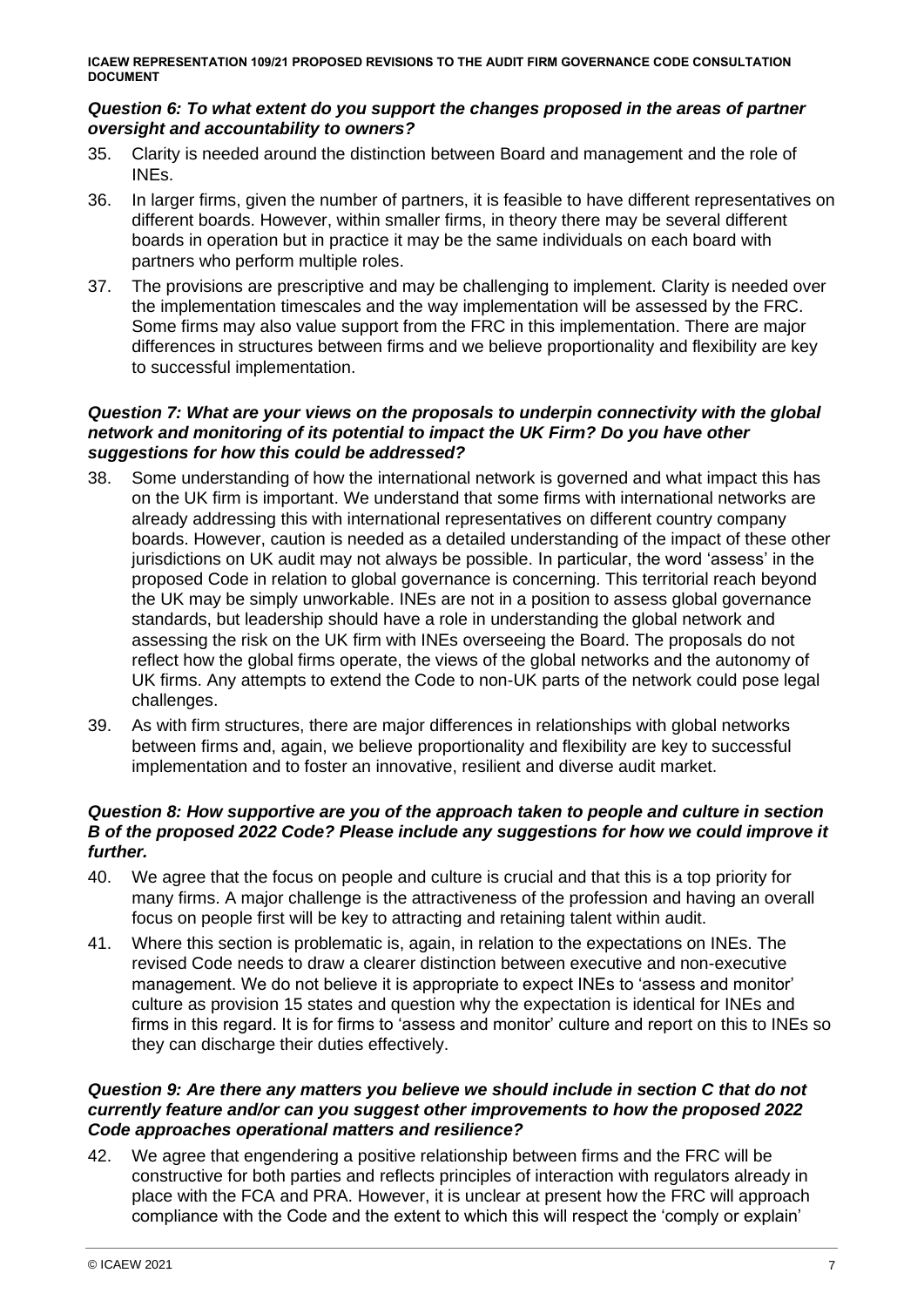ethos. The prescriptive nature of a number of the changes suggest that there may be an expectation these are rigidly complied with, even though some of the provisions may not be appropriate to firm circumstances.

#### *Question 10: Do you think that the proposed 2022 Code is clear enough about the role INEs play in the Firms?*

- 43. No. Firms value what INEs have brought to their roles. INEs have been important in helping achieve enhancements in audit quality and resilience. Unfortunately, the proposed Code is unclear on what is expected from INEs and in some places may be unreasonable. It uses phrases that suggest INEs should be 'assessing' the firm and that they should 'have full visibility of the entire business'. We believe this terminology will exacerbate the confusion about the role played by INEs. Ultimately, we worry that such confusion and concern about expectations may be counterproductive and diminish the attractiveness of the INE role.
- 44. We also note that some of the proposed drafting in the Code is based on the Corporate Governance Code. This is problematic given the differences between partnerships and corporates. We are concerned there may be confusion about the role played by INEs and the consultation document is unclear and even excessive in its expectations for their role. As discussed above, we also have concerns in this context about the requirements to assess the public interest under Principle N.

#### *Question 11: What are your views on the proposals for strengthening the status and role of INEs? Please include any suggestions for other ways to increase their impact and effectiveness.*

45. Caution is required around the suggested role of INEs and careful thinking is needed on whether they can fulfil roles such as participating in nomination committees and involvement in remuneration reviews. They are not decision makers but should instead oversee management in this area. There is a line between management and INEs which needs to be more fully recognised and the difference between non-executives in a corporate entity and a partnership, for example with regards to voting rights, needs to be understood. We suggest the role of INEs needs significant further consideration.

#### *Question 12: What are your views on the proposed boundaries between the responsibilities of INEs and Audit Non-Executives? Please give examples of any potential difficulties you foresee with what is proposed*

- 46. Firms working on operational separation have also told us that they have been able to recruit excellent ANEs who bring challenge and focus to the role.
- 47. However, this question is symptomatic of the problems introduced by the proposed revisions – the proposed boundary is not clear enough and there is still considerable confusion between the role of INEs and ANEs that the Code does not address appropriately. One aspect is the mutual reliance needed between INEs and ANEs, which is wrought with challenge.
- 48. The changes resulting from operational separation are likely to differ between firms and this will have to be adjusted further when the Code comes into place. In addition, those firms bringing in INEs for the first time will likely have to implement significant structural changes within their firms which may be challenging.
- 49. With the introduction of the ring-fence, it might have been expected that this revision of the Code would focus its core scope on the ring-fenced firm. Instead, the proposed Code appears to widen its remit more explicitly to the whole firm, while then rather awkwardly appending incremental requirements for audit INEs. This fails to take into account the work Big 4 firms are undertaking with operational separation. While some provisions clearly need to apply at the whole firm level, it hasn't been articulated how the proposed changes reconcile with the original purpose of the Code, which is specifically to secure audit quality and resilience. Although resilience is a firm wide concern, it is in the context of the audit that